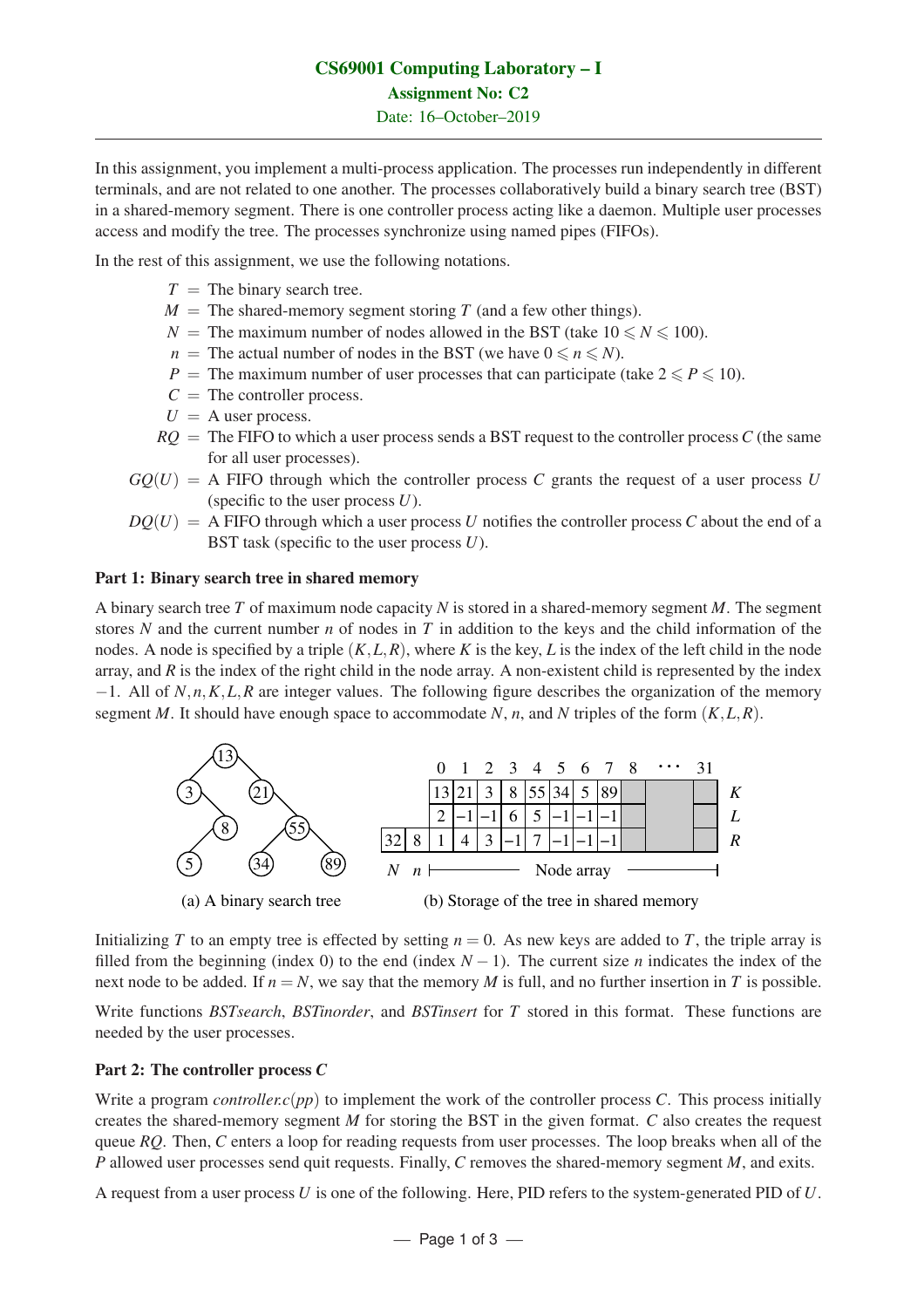| R PID     | Registration request of a new user process $U$ .      |
|-----------|-------------------------------------------------------|
| S PID Key | Request for searching a key in the tree $T$ .         |
| P PID     | Request for the inorder printing of the keys in $T$ . |
| I PID Kev | Request for the insertion of a key in $T$ .           |
| Q PID     | Request for quitting.                                 |

The controller process *C* keeps on reading these requests from the running user processes. If *C* reads a registration request from a new user process *U*, *C* first checks whether the number of user processes is less than *P*. If so, it remembers the PID of U, and sets up the communication channel via the two queues  $GQ(U)$ and  $DQ(U)$ . If the number of user processes is already *P*, this registration request is ignored.

For a quit request from a user process *U*, the controller process *C* marks the process as EXITED. When a total of *P* quit requests come to *C*, it itself breaks from the request-processing loop.

For a BST-related request (search, print, or insert) from*U*,*C* grants the request by sending a token to *GQ*(*U*). Since search and print operations do not modify the tree *T*, this granting token is sent to *U* as soon as the request is read. An insert request, however, requires some additional care from *C* before the granting token is issued (see Part 4).

## Part 3: The user processes *U*

Write a program *user.c(pp*) to implement the work of each user process *U*. First of all, *U* checks whether the request queue  $RQ$  is available (use **open** with the **O\_NDELAY** flag). If the queue is not available, the controller process *C* is not ready, so *U* immediately quits. Otherwise *U* proceeds as follows.

*U* first creates the two FIFO queues  $GO(U)$  and  $DO(U)$ . These two queues are for synchronization between *C* and this user process *U* only. Use the PID of *U* in the names of the FIFOs.

After the queues are set up, *U* sends a registration request to *C*. If the request is granted, *U* enters a loop which keeps on generating random BST-related requests (search, print, and insert) and writing those requests to *RQ*. When granted access to the BST *T*, *U* calls the functions of Part 1 to carry out the desired tasks. The loop continues until *U* tries to insert a new key to *T* already containing *N* nodes (that is, until the memory *M* gets full). When this happens, *U* sends a last print request to *C*. After the printing, *U* sends its quit request to *C*, and exits.

After sending each request to *C*, *U* waits on *GQ*(*U*) to receive the granting token from *C*. Moreover, after the completion of each BST task,  $U$  sends a token to the done queue  $DQ(U)$ .

### Part 4: Synchronization

Synchronization is achieved by the blocking read calls on appropriate FIFOs. Each user process *U* needs the granting token from *C* before it applies the requested operation on *T*. Notice that after all writer processes exit from a FIFO queue, the reader process sees an EOF in the read end of the pipe. On the other hand, when all reader processes for a queue exit, an attempt to write to the queue sends the signal SIGPIPE to the writer process. In this application, the user processes may be non-overlapping (in time). The exiting of a user process should not allow *RQ* to indicate EOF, because in future another user process may try to use that queue. To avoid this problem, the controller process should open the queue with the option **O\_RDWR** to ensure that both the ends of the queue remain open as long as *C* is running. For the grant and done queues, this is not a requirement, but it is safe (and harmless) that *C* opens all FIFOs in the read + write mode.

The search and print operations on *T* do not modify the tree, so *C* issues granting tokens as soon as it reads these requests. However, an insert operation on *T* modifies the tree, and throughout each insert operation, only the process *U* performing this operation should be granted access to *T*. Strictly after *U* completes insertion, other requests may be processed. This synchronization is achieved as follows.

The controller process *C* keeps track of how many unprocessed granting tokens have been issued to each running user process. One or more of these processes may be not yet done with the read-only requests on *T*. Whenever *C* reads an insert request from *RQ*, it does not grant the request immediately. Each user process, upon the completion of a BST task, sends an end-of-work token to its done queue, and *C* knows how many such tokens must be received to ensure that all these granted operations are complete. It reads the exact